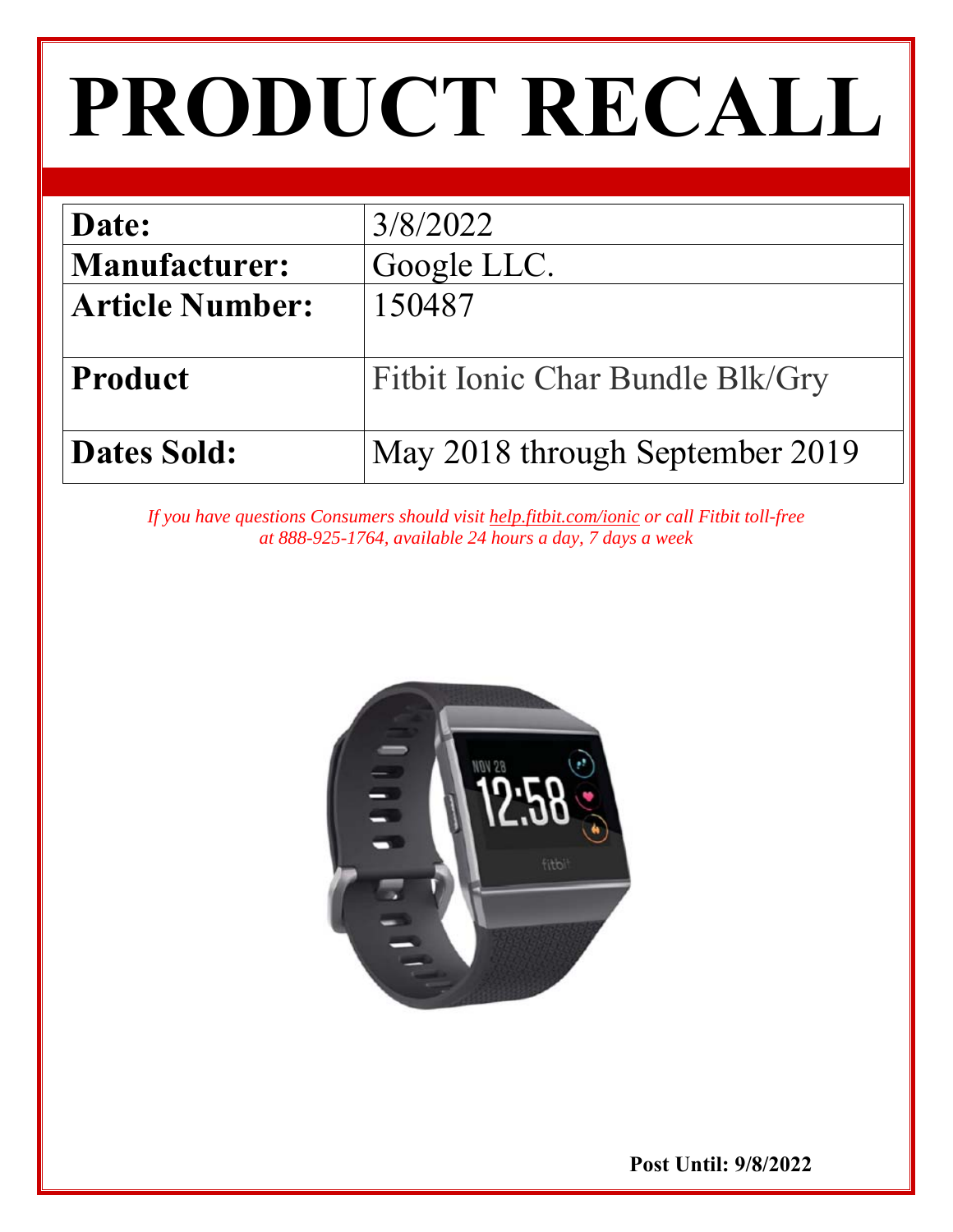

**United States CONSUMER PRODUCT SAFETY COMMISSION** 

## **Fitbit Recalls Ionic Smartwatches Due to** Burn Hazard; One Million Sold in the U.S.



Fitbit Ionic in Charcoal/Smoke Gray, front view





https://www.cpsc.gov/Recalls/2022/Fitbit-Recalls-Ionic-Smartwatches-Due to-Burn-Hazard-One-Million-Sold-in-the-U-S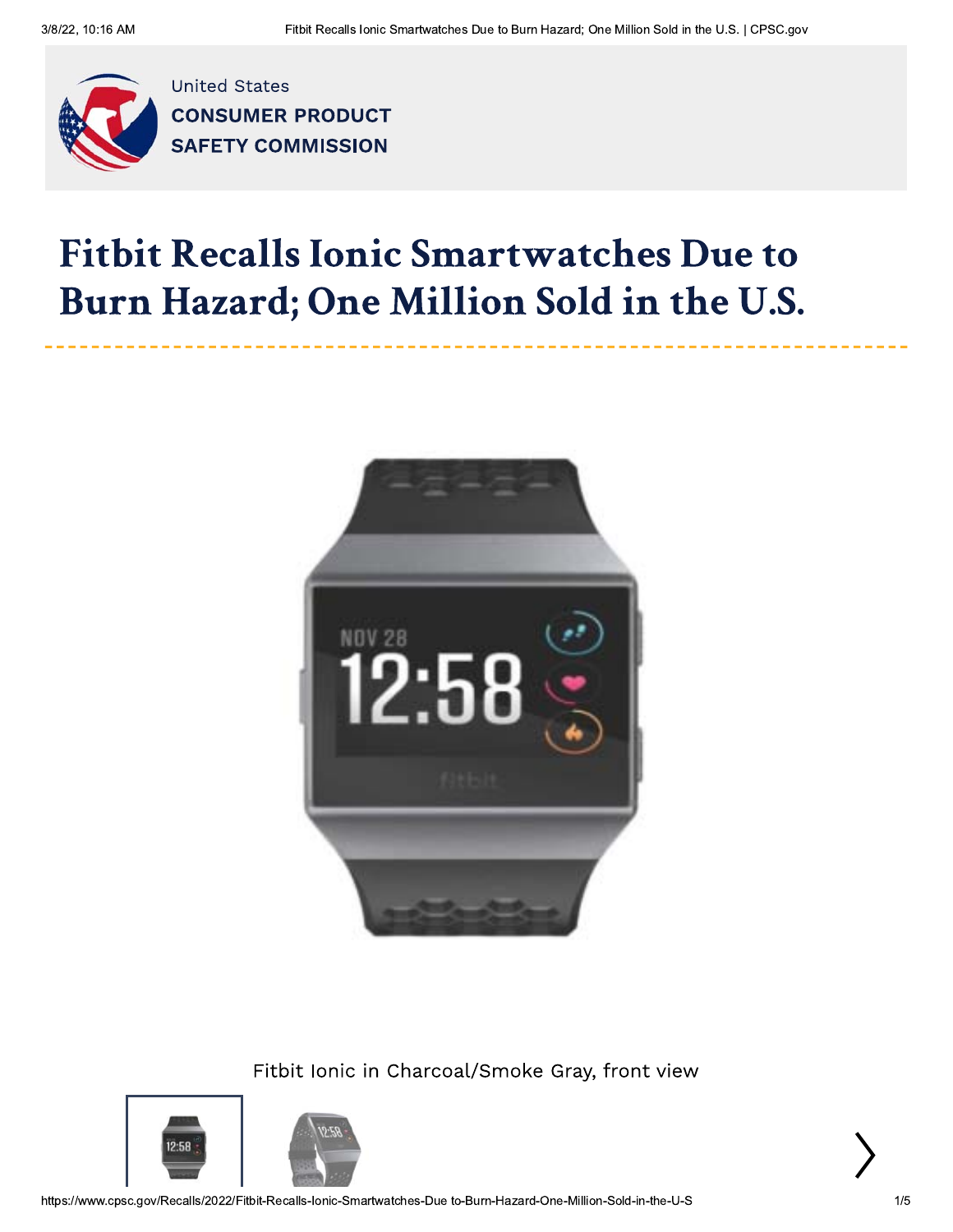#### **Name of Product:**

Fitbit Ionic smartwatches

#### Hazard:

The lithium-ion battery in the Ionic smartwatch can overheat, posing a burn hazard.

#### **Remedy:**

Refund

#### **Recall Date:**

March 02, 2022

#### **Units:**

About 1 million in the U.S. (In addition, about 693,000 were sold internationally)

### **Consumer Contact**

Fitbit toll-free at 888-925-1764, available 24 hours a day, 7 days a week or online at help.fitbit.com/ionic or www.fitbit.com and click on "Product Help" at the bottom of the page for more information or fitbitionic.expertinquiry.com.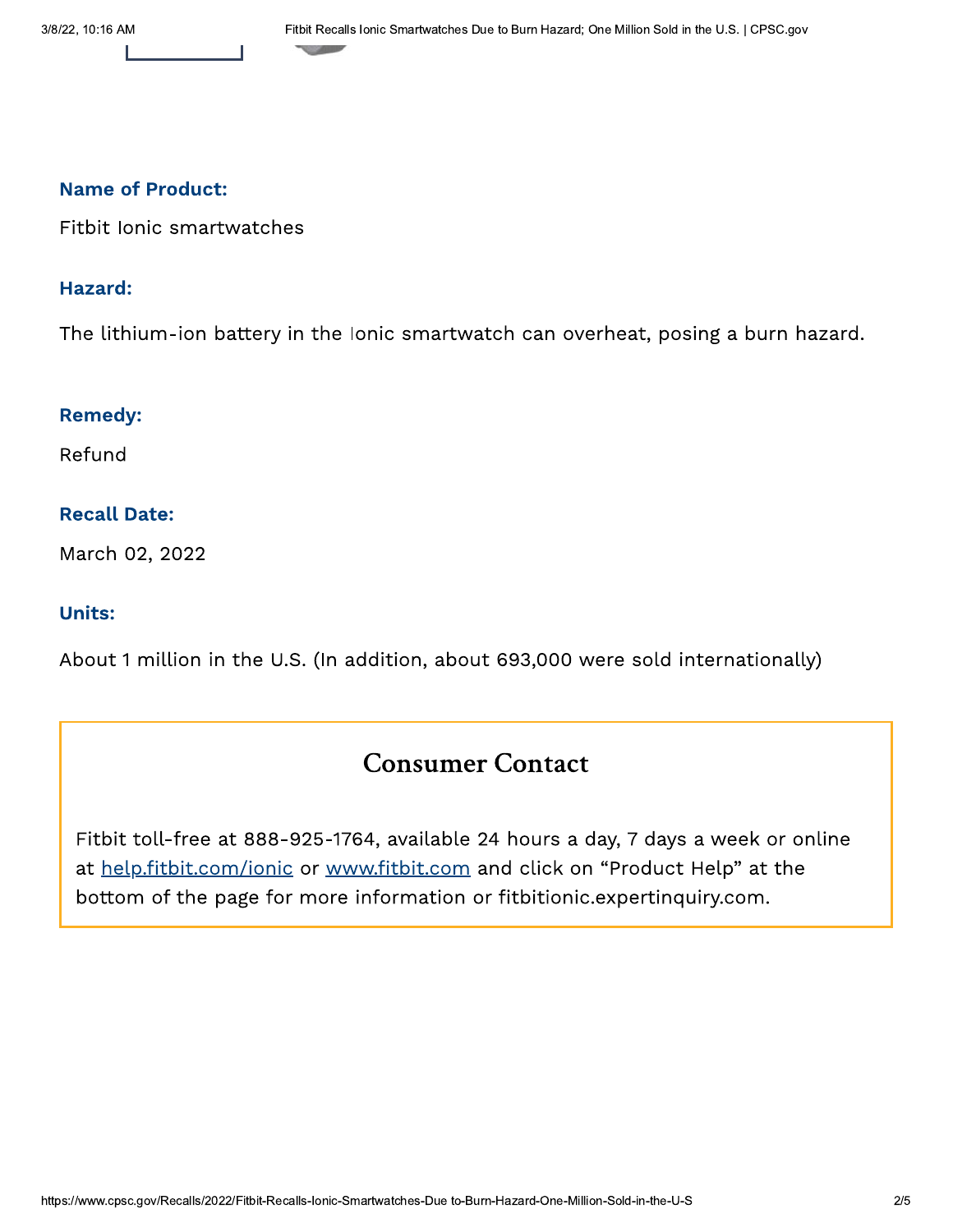## **Recall Details**

#### **In Conjunction With:**



#### **Description:**

This recall only involves the Fitbit Ionic Smartwatch. It was sold with a polyurethane band and has a 1.4-inch color LCD screen. The watches were sold in slate blue/burnt orange, charcoal/smoke gray, blue gray/silver gray, and a special edition co-branded with Adidas in ink blue/silver gray. The smartwatch tracks activity, heart rate, and sleep. Only the following models and colors are included in this recall. For the Ionic device, the model number (FB503) is on the back of the device near where the band attaches. Fitbit is printed on the front of the Ionic Smartwatch.

| Model                  | Color                                           |
|------------------------|-------------------------------------------------|
| <b>Ionic FB503CPBU</b> | Slate Blue/Burnt Orange                         |
| Jonic FB503GYBK        | Charcoal/Smoke Gray                             |
| <b>Ionic FB503WTGY</b> | Blue Gray/Silver Gray                           |
| Ionic FB503WTNV        | Adidas edition, Ink Blue & Ice Gray/Silver Gray |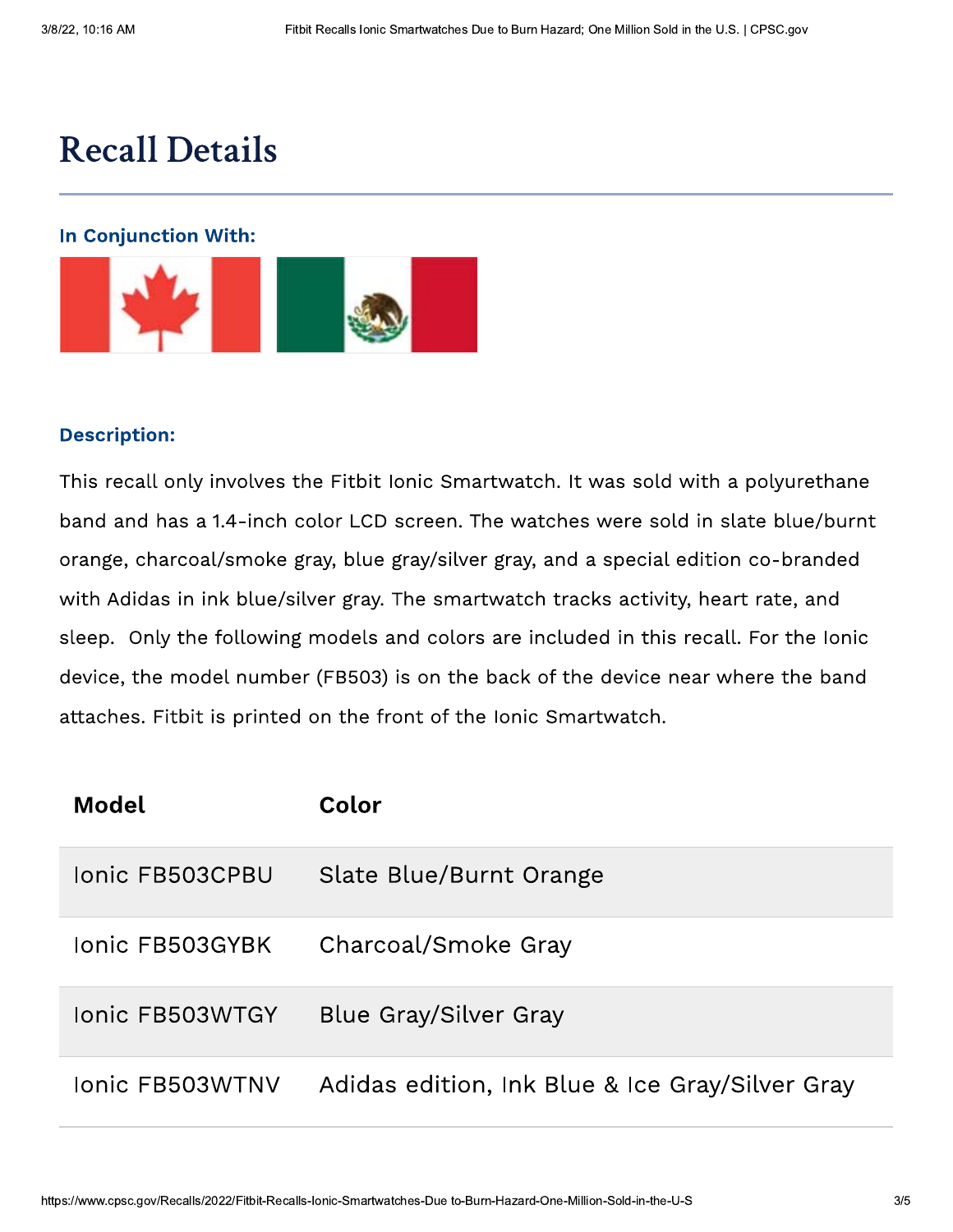#### **Remedy:**

Consumers should immediately stop using the recalled Ionic smartwatches and contact Fitbit to receive pre-paid packaging to return the device. Upon receipt of the device, consumers will be issued a refund of \$299. Fitbit will also provide participating consumers with a discount code for 40% off select Fitbit devices.

#### **Incidents/Injuries:**

Fitbit has received at least 115 reports in the United States (and 59 reports internationally) of the battery in the watch overheating with 78 reports of burn injuries in the United States including two reports of third-degree burns and four reports of second-degree burns (and 40 reports of burn injuries internationally).

#### **Sold At:**

Best Buy, Kohl's, Target and other stores nationwide and online at Amazon.com and Fitbit.com from September 2017 through December 2021 for between \$200 to \$330. Fitbit stopped production of Ionic in 2020.

#### **Manufactured In:**

Taiwan

#### Importer(s):

Fitbit LLC (f/k/a Fitbit, Inc.), of San Francisco, Calif.